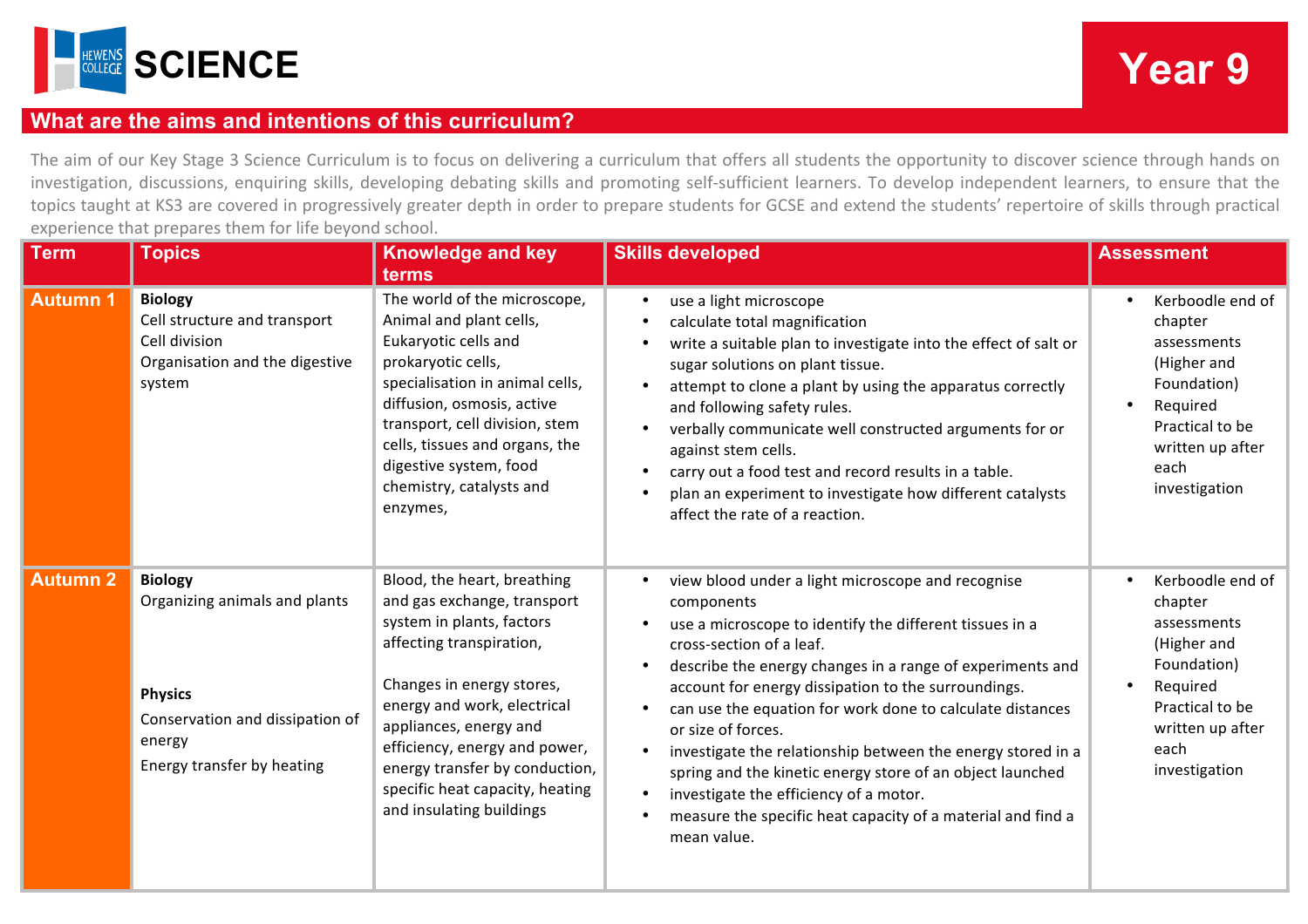| <b>Spring 1</b> | <b>Physics</b><br><b>Energy resources</b><br>Chemistry<br>Atomic structure<br>The periodic table                                                 | Energy demands, energy and<br>the environment,<br>structure of the atoms,<br>chemical equations,<br>separating mixtures,<br>electronic structures,<br>development of the periodic<br>table                                                                                                                                                               | calculate the energy provided by a solar heating system by<br>$\bullet$<br>using the increase in water temperature<br>perform a range of calculations, including rearrangement<br>$\bullet$<br>of the equation Q=It.<br>use experimental data to explain the classification of a<br>$\bullet$<br>substance as a compound or a mixture<br>write word and symbol equations from descriptions of how<br>$\bullet$<br>Group 1 metals react with water.<br>use data to determine the state of a substance at a given<br>$\bullet$<br>temperature.<br>draw dot and cross diagrams of compounds formed<br>$\bullet$<br>between Group 1 and Group 7 elements.                                                                                                                                                                                                                             | Kerboodle end of<br>chapter<br>assessments<br>(Higher and<br>Foundation)<br>Required<br>Practical to be<br>written up after<br>each<br>investigation |
|-----------------|--------------------------------------------------------------------------------------------------------------------------------------------------|----------------------------------------------------------------------------------------------------------------------------------------------------------------------------------------------------------------------------------------------------------------------------------------------------------------------------------------------------------|-----------------------------------------------------------------------------------------------------------------------------------------------------------------------------------------------------------------------------------------------------------------------------------------------------------------------------------------------------------------------------------------------------------------------------------------------------------------------------------------------------------------------------------------------------------------------------------------------------------------------------------------------------------------------------------------------------------------------------------------------------------------------------------------------------------------------------------------------------------------------------------|------------------------------------------------------------------------------------------------------------------------------------------------------|
| <b>Spring 2</b> | Chemistry<br>Structure and bonding<br><b>Chemical calculations</b><br><b>Biology</b><br>Communicable diseases<br>Preventing and treating disease | States of matter<br>Ionic and covalent bonding,<br>giant structures, relative<br>masses and moles,<br>Health and disease,<br>pathogens, viral and bacterial<br>diseases, human defence<br>responses, discovering and<br>developing drugs, preventing<br>infections                                                                                       | generate formula of a wide range of ionic compounds<br>$\bullet$<br>when the charges of the ions are given<br>draw dot and cross diagrams and ball and stick diagrams<br>$\bullet$<br>for H2, Cl2, O2, N2, HCl, H2O, NH3, and CH4.<br>communicate to the public about how to stop the spread<br>$\bullet$<br>of a disease<br>use a model to explain how the body defends itself against<br>$\bullet$<br>disease                                                                                                                                                                                                                                                                                                                                                                                                                                                                   | Kerboodle end of<br>chapter<br>assessments<br>(Higher and<br>Foundation)<br>Required<br>Practical to be<br>written up after<br>each<br>investigation |
| <b>Summer 1</b> | <b>Biology</b><br>Non communicable disease<br>Photosynthesis<br>Respiration                                                                      | Vaccination, Antibiotics and<br>painkillers, discovering new<br>drugs, non-communicable<br>diseases, cancer, smoking and<br>the risk of disease, diet,<br>exercise, and disease, alcohol<br>and other carcinogens, the<br>rate of photosynthesis,<br>making the most of<br>photosynthesis, aerobic and<br>anaerobic respiration,<br>metabolism and liver | can decide when a painkiller or antibiotic should be used<br>٠<br>to treat an illness.<br>can analyse data to draw conclusions on the effectiveness<br>$\bullet$<br>of new antibiotics.<br>critically analyse the results from a double blind trial.<br>$\bullet$<br>classify diseases as communicable and non-communicable<br>$\bullet$<br>draw conclusions from data on risk factors.<br>$\bullet$<br>analyse data to assess the risks and benefits of<br>$\bullet$<br>chemotherapy.<br>analyse data to describe evidence for the link between<br>$\bullet$<br>smoking and lung disease.<br>write the balanced symbol equations for photosynthesis.<br>interpret and explain graphs of photosynthesis rate<br>$\bullet$<br>involving one limiting factor<br>can test a leaf for starch and state some safety rules.<br><b>Testing fitness</b><br>٠<br>Investigating respiration | Kerboodle end of<br>chapter<br>assessments<br>(Higher and<br>Foundation)<br>Required<br>Practical to be<br>written up after<br>each<br>investigation |